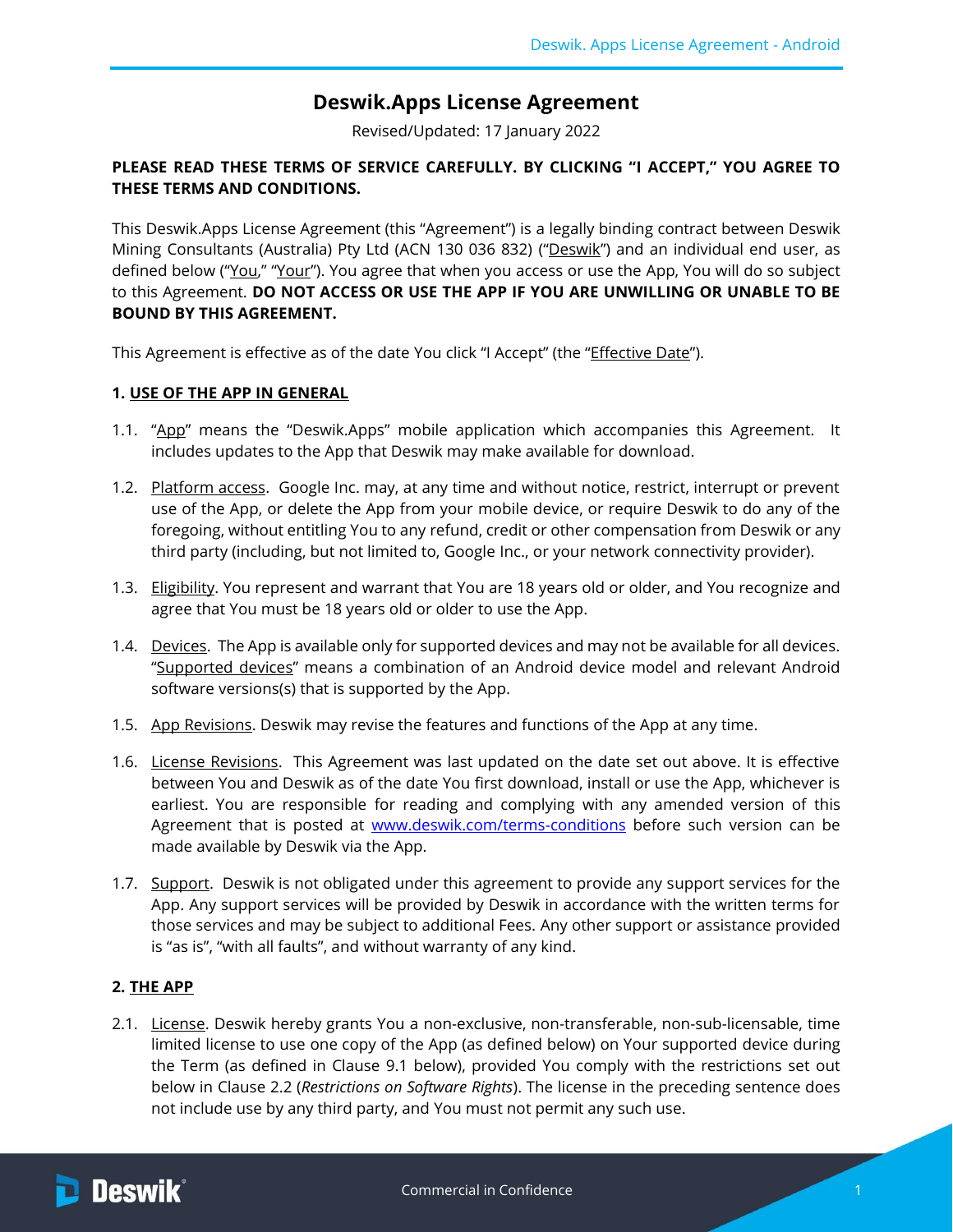- <span id="page-1-0"></span>2.2. Restrictions on Software Rights. Copies of the App created or transferred pursuant to this Agreement are licensed, not sold, and You receive no title to or ownership of any copy or of the App itself. You receive no rights to the App other than those specifically granted in Clause [2.1](#page-0-0) above. You may not: (a) modify, adapt, translate, create derivative works from, market, sell, distribute, or sublicense the App or any part of it; (b) reverse engineer, decompile, disassemble, or otherwise attempt to derive any of the App's source code or any part of it; (c) access the App in order to build a competitive product or service, to build a product using similar ideas, features, functions or graphics of the App, or to copy any ideas, features, functions or graphics of the App, or enable, support or facilitate or help a third party to do this; or (d) make the App available over a network where it could be used by multiple devices at the same time.
- 2.3. Unauthorized Access. You agree to take reasonable steps to prevent unauthorized access to the App, including by protecting Your passwords and other log-in information. You must notify Deswik immediately if You know of or suspect unauthorized use of the App or breach of its security.
- <span id="page-1-1"></span>2.4. Licensing mechanisms and penalties.
	- (a) The App includes license protection mechanisms designed to manage and protect Deswik's rights in it. You must not modify or alter these mechanisms to try to defeat the use rules that the mechanisms are designed to enforce. Deswik may immediately terminate this Agreement, and any license granted under it, if any attempt is made to modify or alter these mechanisms.
	- (b) The App may also include a security mechanism to detect installation or use of unlicensed copies of the Software, and collect and transmit data to Deswik, and/or its affiliates or agents, about suspected unlicensed copies. Data collected does not include any customer data created with the App. By using the App, You consent to such detection and collection of data, as well as its transmission and use if suspected unlicensed copies are detected. Deswik will use this data only for the purpose stated in this clause [2.4\(b\).](#page-1-1)
	- (c) If Deswik reasonably suspects You have distributed or used the App outside the terms of this Agreement, Deswik may retrospectively charge You a fee calculated on the number of prohibited distributions or uses using the relevant list prices that Deswik charges for the App. These charges are in addition to any other right or claim that Deswik may have against You.

#### **3. YOUR CONTENT**

- 3.1. Ownership. As between us, You retain ownership of Your Content.
- 3.2. Rights in Your Content. You represent and warrant that You own Your Content or have received a valid license to Your Content and that submitting or transmitting Your Content through the App will not violate the rights of any third party, including without limitation intellectual property, privacy, or publicity rights. Deswik is under no obligation to review or screen Your Content.
- 3.3. Accuracy. Deswik has no responsibility or liability for the accuracy of any Content You submit to or transmit through the App.
- 3.4. Use of Your Content by Deswik. You grant Deswik a non-exclusive, royalty free licence during the Term to use, reproduce, modify, adapt and further develop Your Content, but only to the extent required to enable Deswik to provide any support as described in claus[e 1.7.](#page-0-1) Deswik undertakes

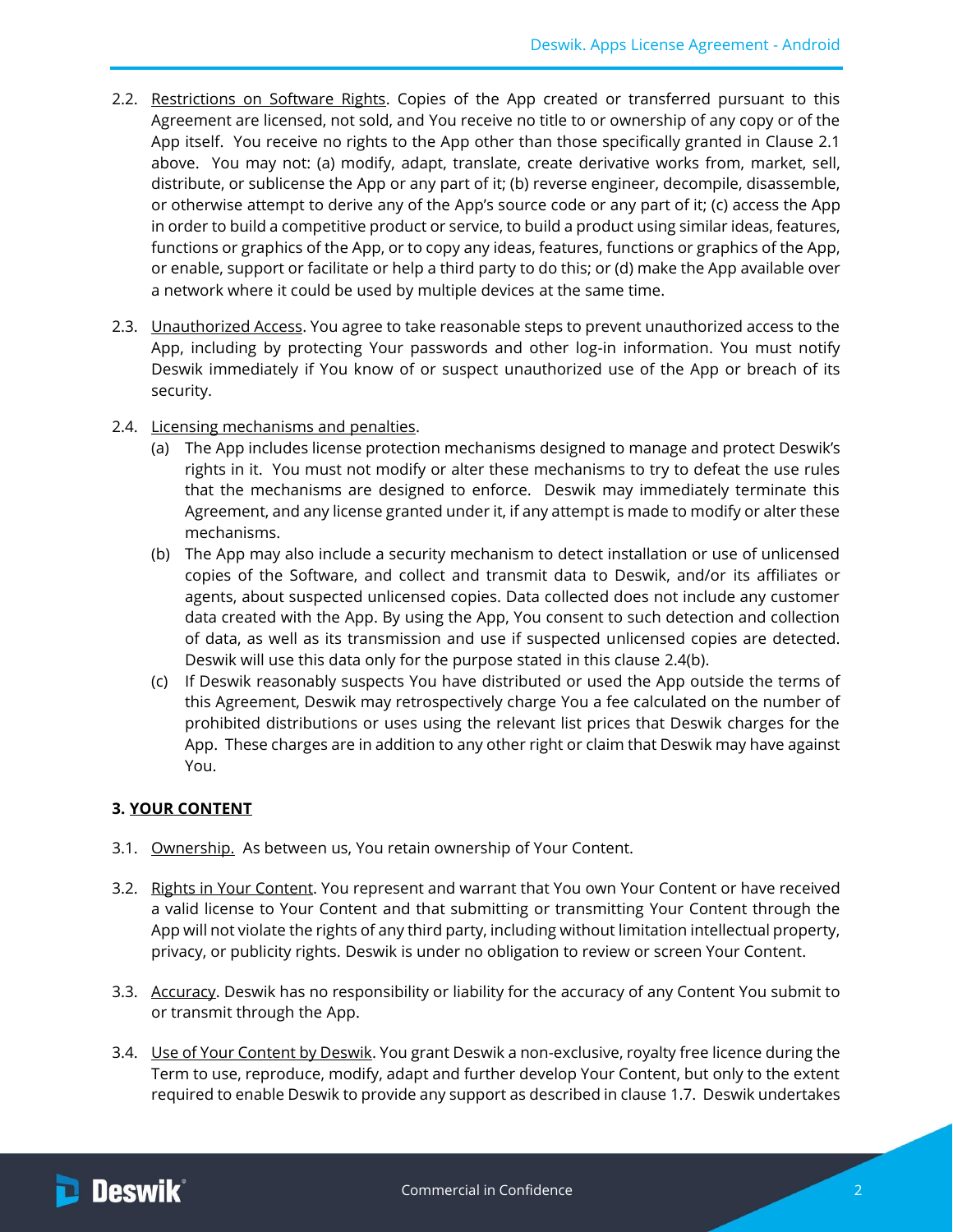to hold all of Your Content which comes into its possession in strict confidence, and as far as commercially feasible, take the same degree of care to protect Your Content as Deswik uses to protect its own confidential information.

- 3.5. "Content" means text, images, photos, audio or video files, and other forms of data or communication.
- 3.6. "Your Content" means any Content transmitted by You or on Your behalf to Deswik or its agents, or which you input into the App.

## **4. PRIVACY**

4.1. Privacy Policy & Compliance. By using the App, You agree with the terms of Deswik's privacy policy at [www.deswik.com/privacy-policy/](http://www.deswik.com/privacy-policy/) and you recognize and agree that nothing in this Agreement restricts Deswik's right to alter its privacy policy. The App may obtain information from, or access data stored on, a supported device to provide and improve the App and related products. The App may provide Deswik with information related to your use of the App, information regarding your device, and information regarding your interaction with the App, which Deswik may use to provide and improve the App and related products.

## <span id="page-2-1"></span>**5. IP**

5.1. IP Rights in the App. Deswik retains all right, title, and interest in and to the App, including without limitation all software used to provide the App and all graphics, user interfaces, logos, and trademarks reproduced through the App, as well as all Content other than Your Content. This Agreement does not grant You any intellectual property license or rights in or to the App or any of its components, except to the limited extent that this Agreement specifically sets out Your license rights to the App. You recognize that the App and its components are protected by copyright and other laws.

## <span id="page-2-2"></span>**6. DISCLAIMERS**

- 6.1. Warranty Disclaimers. You agree that you accept the App "as is" and as available, with no representation or warranty of any kind, express or implied, including without limitation implied warranties of merchantability, or fitness for a particular purpose. Deswik does not represent or warrant that the App will perform without interruption, be error or bug free, or provide complete or accurate data, nor does Deswik give any representations or warranties as to the results to be obtained from the use of the App. Use of the App and reliance on the App and results obtained from use of the App is at your sole risk.
- 6.2. Consumer rights. This Agreement describes certain legal rights. You may have other rights, including consumer rights, under the laws of your state, province, or country. This Agreement does not change those other rights if the laws of your state, province, or country do not permit it to do so.

## <span id="page-2-0"></span>**7. LIMITATION OF LIABILITY**

7.1. Dollar Cap. Deswik's cumulative liability for all claims arising out of or related to this Agreement will not exceed the amount you paid for the App.

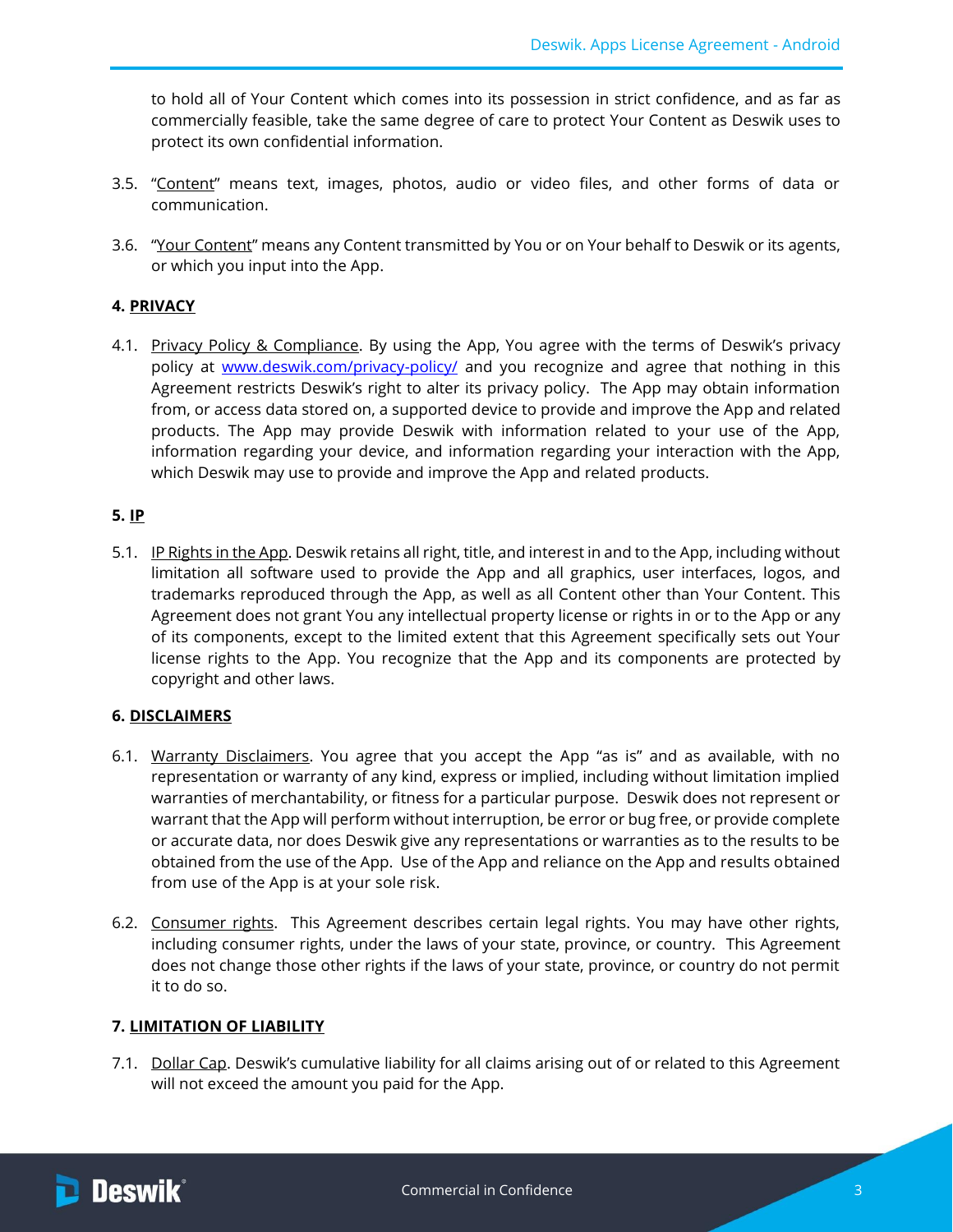- 7.2. Excluded Damages. Under no circumstances will Deswik be liable for any incidental, special, indirect, direct or consequential damages or loss of profits, interruption of business, loss of business opportunity or goodwill, any claims for indirect, special or punitive damages, third party claims or any indirect or consequential losses or related expenses which may arise from installation or use of the App, including but not limited to those resulting from defects in the App, or loss or inaccuracy of data of any kind and whether or not Deswik has any notice of the possibility of such damages.
- 7.3. Other limitation. If applicable law limits the application of the provisions of this Clause [7,](#page-2-0) Deswik's liability will be limited to the maximum extent permissible.

## **8. INDEMNITY**

- <span id="page-3-1"></span>8.1. Third party claims. If the App becomes or may become the subject of a claim of infringement of any third party's intellectual property rights, Deswik may, at its sole option and discretion:
	- (a) procure for You the right to use the App free of any liability;
	- (b) replace or modify the App to make it non-infringing; or
	- (c) refund any monies You paid related to the App.
- 8.2. Sole Liability. The remedies set out in clause [8.1](#page-3-1) are Deswik's sole liability and Your exclusive remedy for any infringement by Deswik of intellectual property rights in the App Software or any other items provided by Deswik under this Agreement.
- 8.3. Indemnity to Deswik. You acknowledge and agree that if You breach this Agreement and Deswik or a third party suffers any loss, damage, cost or expense directly or indirectly as a result of the breach, Deswik or the third party may bring an action directly against You. You will indemnify Deswik and hold Deswik harmless against all costs, expenses, losses and claims made against Deswik as a result of any infringement of Deswik's or any third party's intellectual property rights arising from Your modification of any part of the App or other items provided by Deswik or any breach of this Agreement.
- 8.4. Timing for claims. You must commence any action arising out of or related to this Agreement or the App or Your use of the App within one (1) year of the loss or damage arising. After that time, You agree that any cause of action will be permanently barred.

## **9. TERM & TERMINATION**

- <span id="page-3-0"></span>9.1. Term. The term of this Agreement (the "Term") will commence on the Effective Date and, unless terminated earlier in accordance with this Agreement, will expire on the date agreed with Deswik in the order placed for the App.
- 9.2. Termination. Either party may terminate this Agreement for any reason at any time. You may terminate this Agreement by closing Your account or ceasing to use the App. Deswik may terminate this Agreement by notifying You in writing, including without limitation via text to Your mobile device.
- 9.3. Effects of Termination. Upon termination of this Agreement, You must cease all use of the App. The following provisions will survive termination of this Agreement: Clauses [5](#page-2-1) (*IP*)[, 6](#page-2-2) (*Disclaimers*), [7](#page-2-0) (*Limitation of Liability*), and [10](#page-4-0) (*Miscellaneous*); and any other provision of this Agreement that must survive to fulfill its essential purpose.